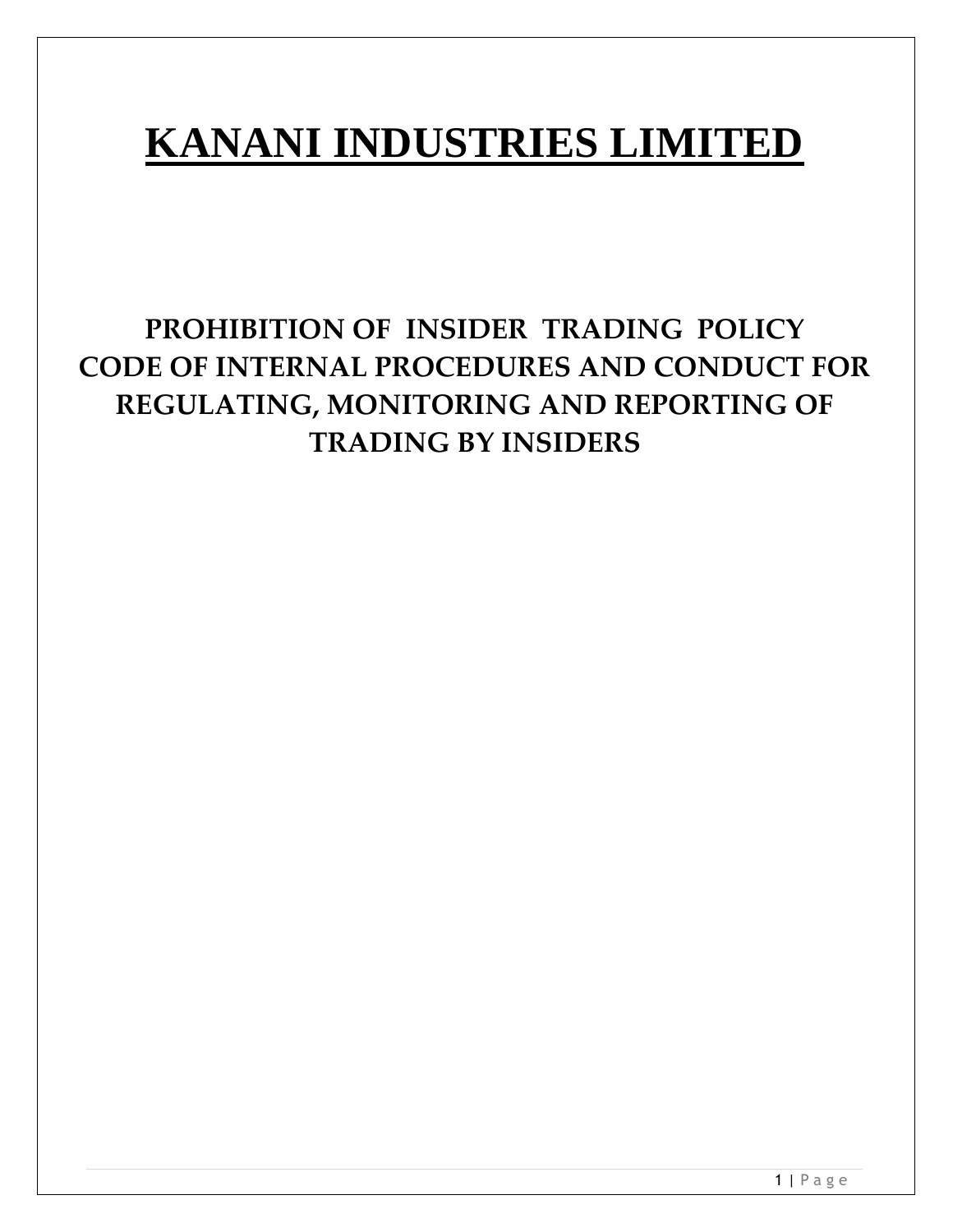# **Introduction**

The Board of Directors (the "Board") of **KANANI INDUSTRIES LIMITED** (the "Company") has adopted the following policy and procedures with regard to Prohibition of Insider Trading as defined below:

Insider trading means dealing in Securities of a company by its Directors, Employees or other Insiders based on unpublished Price Sensitive Information. Such dealing by Insiders erodes the investors' confidence in the integrity of the management and is unhealthy for the capital markets.

The Securities and Exchange Board of India (SEBI), in its endeavor to protect the interests of investors in general, had formulated the SEBI (Insider Trading) Regulations, 2015 under the powers conferred on it under the SEBI Act, 1992. These regulations came into force with effect from 15th May, 2015 and the same were made applicable to all companies whose shares were listed on Indian Stock Exchanges.

This Code has been designed to fulfil the responsibility cast on the Company by the Insider Trading Regulations, 1992 as amended on 15th January, 2015. (herein after referred to as "the regulations").

The New Code of Conduct for Prevention of Insider Trading (hereinafter referred to as "the Code") is being introduced to replace the earlier Code of Conduct for Prevention of Insider Trading, (effective 15th May, 2015) to enhance the standards of governance and to take into account certain changes in the organization structure.

Regulation 3 of the Regulations, which prohibits insider trading is quoted below:

# *"No Insider shall –*

*i. either on his own behalf or on behalf of any other person, deal in securities of a company listed on any stock exchange when in possession of any unpublished price sensitive information;*

*Or*

*ii. communicate, provide, or allow access to any unpublished price sensitive information, relating to a company or securities listed or proposed to be listed, to any person including other insiders except where such communication is in furtherance of legitimate purposes, performance of duties or discharge of legal obligations.*

# **1. DEFINITIONS AS USED IN THIS CODE:**

**"**Act**"** means the Securities and Exchange Board of India Act, **1992.**

**"Board"** means Board of Directors of the Company.

**"Code"** or **"Code of Conduct"** shall mean the Code of Internal Procedures and Conduct for Regulating, Monitoring and Reporting of trading by insiders of Euro India Fresh Foods Limited as amended from time to time.

# **"Company"** means **Kanani Industries Limited**.

**"Compliance Officer"** means any senior officer, who is financially literate and is capable of appreciating requirements for legal and regulatory compliance under these regulations designated so and reporting to the Board of Directors and who shall be responsible for compliance of policies, procedures, maintenance of records, monitoring adherence to the rules for the preservation of unpublished price sensitive information, monitoring of trades and the implementation of the codes specified in these regulations under the overall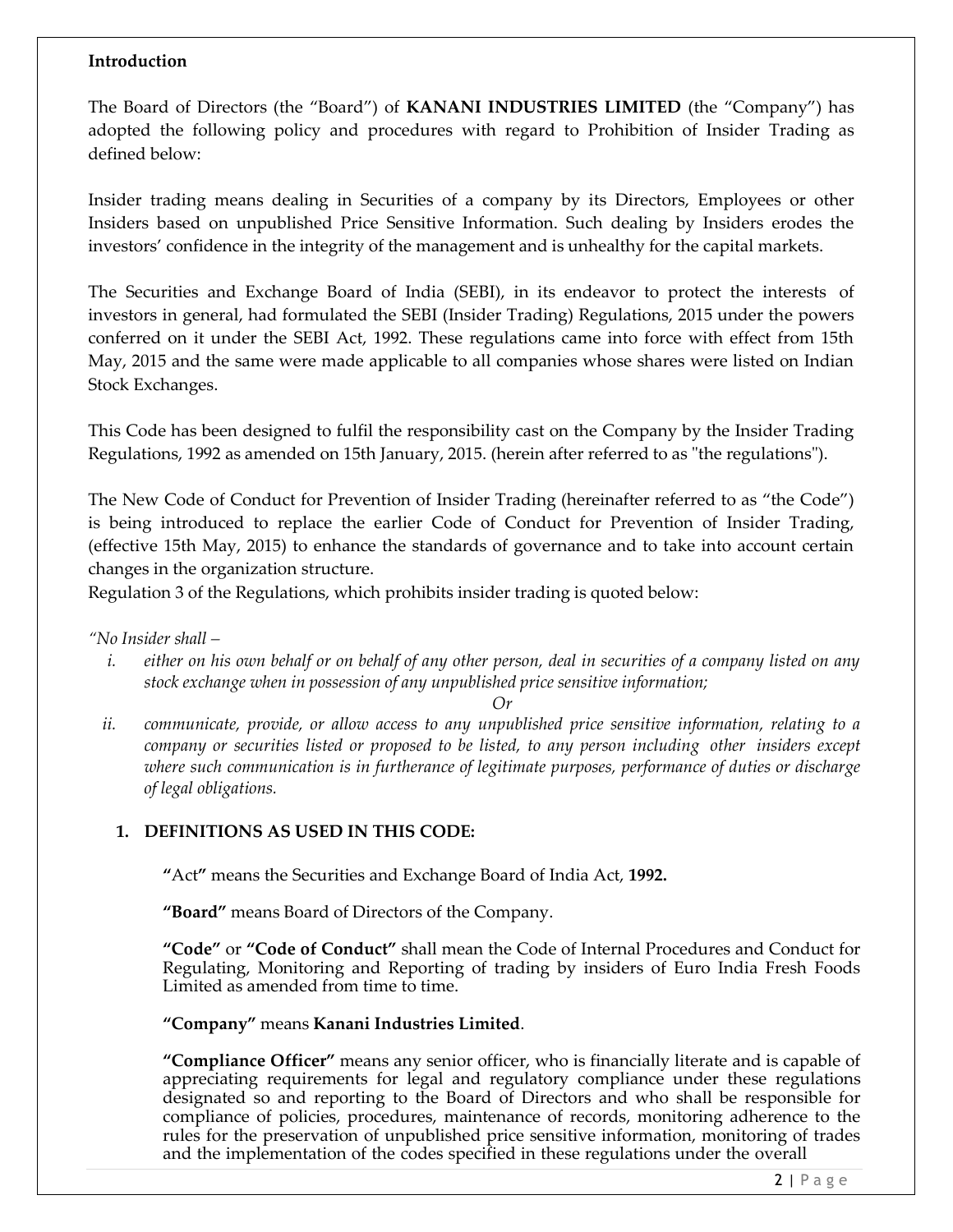supervision of the Board of Directors of the Company.

"Connected Person" means:

- (i) any person who is or has during the six months prior to the concerned act been associated with a company, directly or indirectly, in any capacity including by reason of frequent communication with its officers or by being in any contractual, fiduciary or employment relationship or by being a director, officer or an employee of the Company or holds any position including a professional or business relationship between himself and the Company whether temporary or permanent, that allows such person, directly or indirectly, access to unpublished price sensitive information or is reasonably expected to allow such access.
- (ii) Without prejudice to the generality of the foregoing, the persons falling within the following categories shall be deemed to be connected persons unless the contrary is established,
	- a) An immediate relative of connected persons specified in clause (i); or
	- b) A holding company or associate company or subsidiary company; or
	- c) An intermediary as specified in Section 12 of the Act or an employee or director thereof; or
	- d) An investment company, trustee company, asset management company or an employee or director thereof; or
	- e) An official of a stock exchange or of clearing house or corporation; or
	- f) A member of board of trustees of a mutual fund or a member of the board of directors of the asset management company of a mutual fund or is an employee thereof; or
	- g) A member of the Board of directors or an employee, of a public financial institution as defined in section 2 (72) of the Companies Act, 2013; or
	- h) An official or an employee of a self-regulatory organization recognized or authorized by the Board; or
	- i) A banker of the Company; or
	- j) A concern, firm, trust, Hindu undivided family, company or association of persons wherein a director of the Company or his immediate relative or banker of the Company, has more than ten per cent, of the holding or interest.

**"Dealing(s) in securities"** means an act of subscribing, buying, selling or agreeing to subscribe, buy, sell or deal in the securities of the Company by any person either as principal or agent or whether singly or jointly with any other person.

**"Dependent Family Member**" shall mean the spouse, dependent parents, dependent children or any other person who is financially dependent upon the employee**.**

# "**Designated Employee(s)"** shall include :

- a) Every employee in the grade of Assistant General Managers and above;
- b) Every employee in the finance, accounts, secretarial and legal department as may be determined and informed by the Compliance Officer; and
- c) Any other employee as may be determined and informed by the Compliance Officer from time to time.

**"Director"** means a member of the Board of Directors of the Company.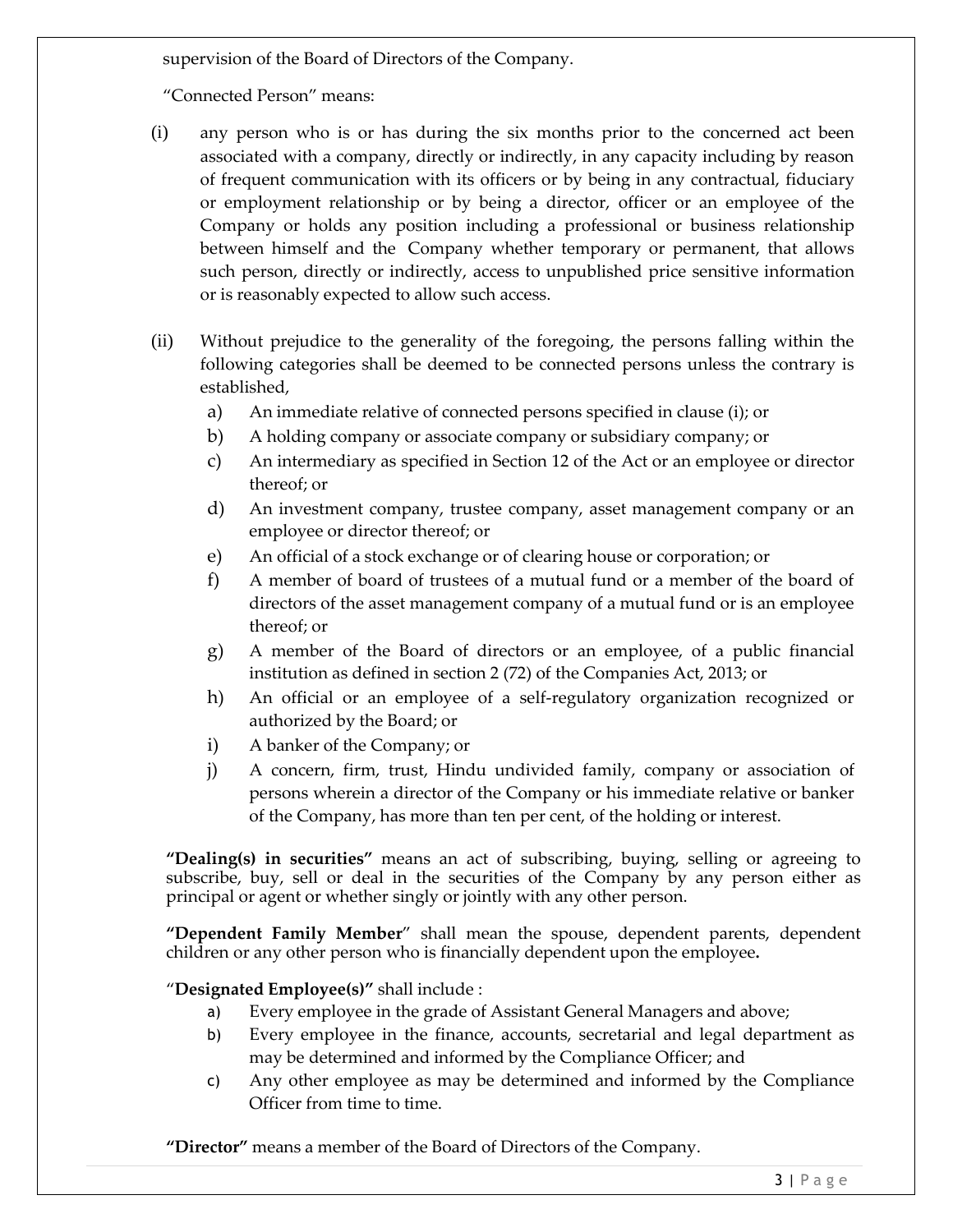**"Employee"** means every employee of the Company including the Directors in the employment of the Company.

**"Generally available Information"** means information that is accessible to the public on a non-discriminatory basis.

**"Identified Account"** means any security account related or controlled by an Insider including: -

- a) Personal accounts of Insiders
- b) Accounts held by or for the benefit of dependent family member of Insider.
- c) These requirements do not apply to accounts in which the Insiders have been determined to have only a verifiable arm's length beneficial interest, such as certain trusts, provided that the Insiders do not influence or control investment policy or decisions of such accounts in any way, whether directly or indirectly.

**"Immediate Relative"** means a spouse of a person, and includes parent, sibling, and child of such person or of the spouse, any of whom is either dependent financially on such person, or consults such person in taking decisions relating to trading in securities

**"Insiders"** : Insiders will include the following employees / officers

- a) All members of the Board of Directors
- b) Business Heads
- c) Members of Business Leadership Teams,
- d) All Associate Vice-Presidents and above,
- e) All employees in offices of Executive Director and secretarial.
- f) Dependent family members of the aforesaid persons.

**"Key Managerial Person"** means person as defined in Section 2(51) of the Companies Act, 2013

**"Officer"** It includes any Director, Manager, or Secretary or any person in accordance with whose directions or instructions the Board of Directors or any one or more of the directors is or are accustomed to act.

**"Promoter"** shall have the meaning assigned to it under the Securities and Exchange Board of India (Issue of Capital and Disclosure Requirements) Regulations, 2009 or any modification thereof:

**"Regulations"** shall mean the Securities & Exchange Board of India (Prohibition of Insider Trading) Regulations, 2015 and any amendments thereto.

**"Securities"** shall have the meaning assigned to it under the Securities Contracts (Regulation) Act, 1956 (42 of 1956) or any modification thereof except units of a mutual fund this includes:

- I. shares, scrips, bonds, debentures, debenture stock or other marketable securities of a like nature,
- II. put, call or any other option on the Company's Securities even though they are not issued by the Company,
- III. futures, derivatives and hybrids, and
- IV. such other instruments recognized as securities and issued by the Company from time-to-time

**"Specified Persons"** means the Directors, connected persons, the insiders, the Designated Employees and the promoters and immediate relative's s are collectively referred to as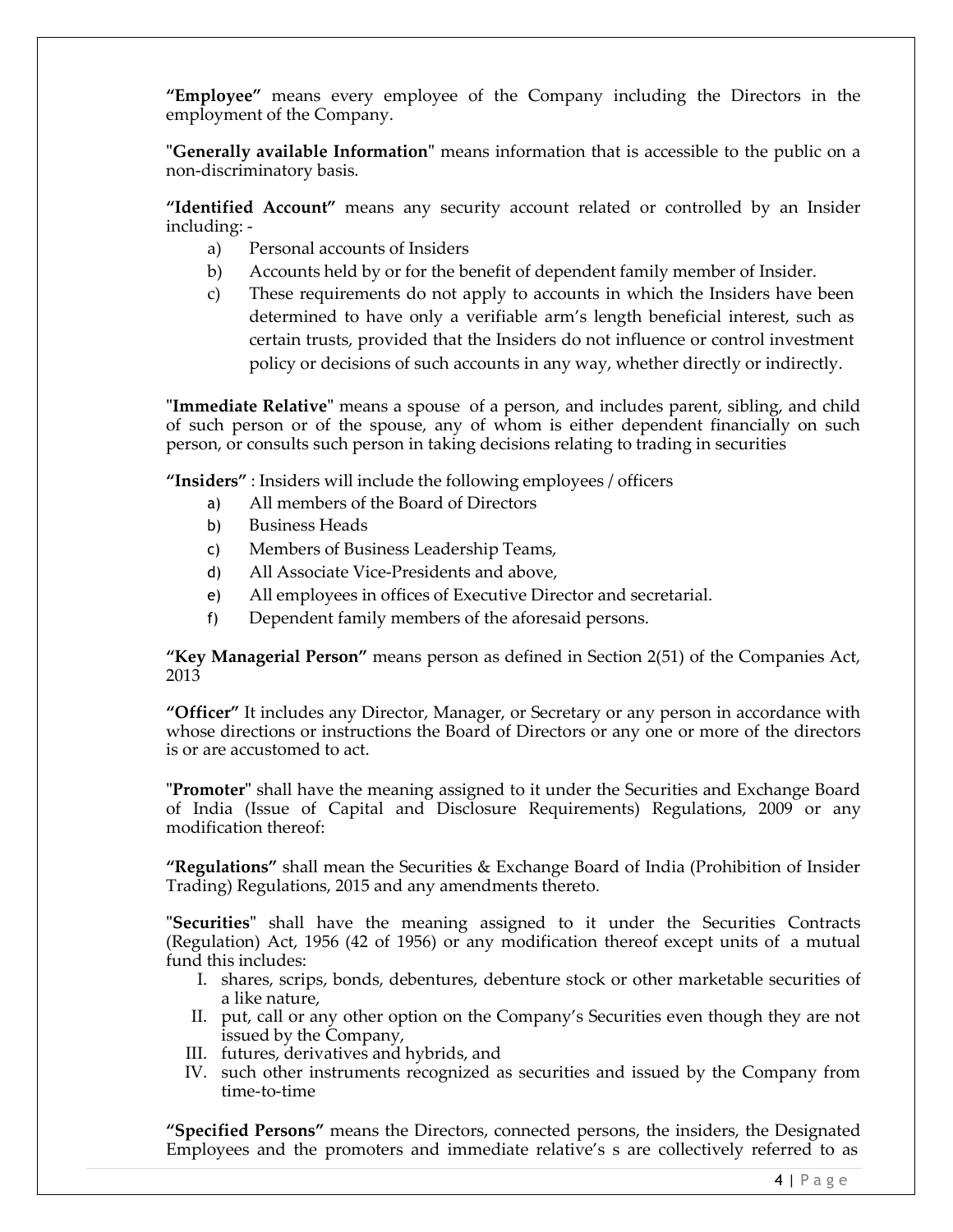Specified Persons.

**"Takeover regulations"** means the Securities and Exchange Board of India (Substantial Acquisition of Shares and Takeovers) Regulations, 2011 and any amendments thereto**;**

**"Trading"** means and includes subscribing, buying, selling, dealing, or agreeing to subscribe, buy, sell, deal in any securities, and "trade" shall be construed accordingly

**"Trading Day"** means a day on which the recognized stock exchanges are open for trading;

"**Unpublished Price Sensitive Information**" means: means any information,Relating to a company or its securities, directly or indirectly, that is not generally available which upon becoming generally available, is likely to materially affect the price of the securities and shall, ordinarily including but not restricted to, information relating to the following:

- a) Financial results;
- b) Dividends;
- c) Change in capital structure;
- d) Mergers, de-mergers, acquisitions, delisting, disposals and expansion of business and such other transactions;
- e) Changes in key managerial personnel; and
- f) Material events in accordance with the listing agreement

Words and expressions not defined in this Policy shall have the same meaning as contained in the SEBI (Prohibition of Insider Trading) Regulation, 1992 as amended on 15th January, 2015 or SEBI Act, 1992 or the Companies Act, 2013. For details please visit SEBI website [www.sebi.gov.in](http://www.sebi.gov.in/)

# **2. ROLE OF COMPLIANCE OFFICER**

Mr. Mahipal Singh Chouhan, Company Secretary of the company shall report on insider trading to the Board of Directors of the Company and in particular, shall provide reports to the Chairman of the Audit Committee, if any, or to the Chairman of the Board of Directors at such frequency as may be stipulated by the Board of Directors.

He shall assist all employees in addressing any clarifications regarding the Securities  $\&$ Exchange Board of India (Prohibition of Insider Trading) Regulations, 2015 and the Company's Code of Conduct.

#### **3. PRESERVATION OF "PRICE SENSITIVE INFORMATION"**

Designated Employees, Directors, Officers shall maintain the confidentiality of all Price Sensitive Information. Employees/ directors shall not pass on such information to any person directly or indirectly by way of making a recommendation for the purchase or sale of securities. Following practices should be followed in this regard.

#### **Need to Know**

Unpublished Price Sensitive Information is to be handled on a "need to know" basis, i.e., Price Sensitive Information should be disclosed only to those within the company who need the information to discharge their duty and whose possession of such information will not give rise to a conflict of interest or appearance of misuse of information.

#### **Limited access to confidential information**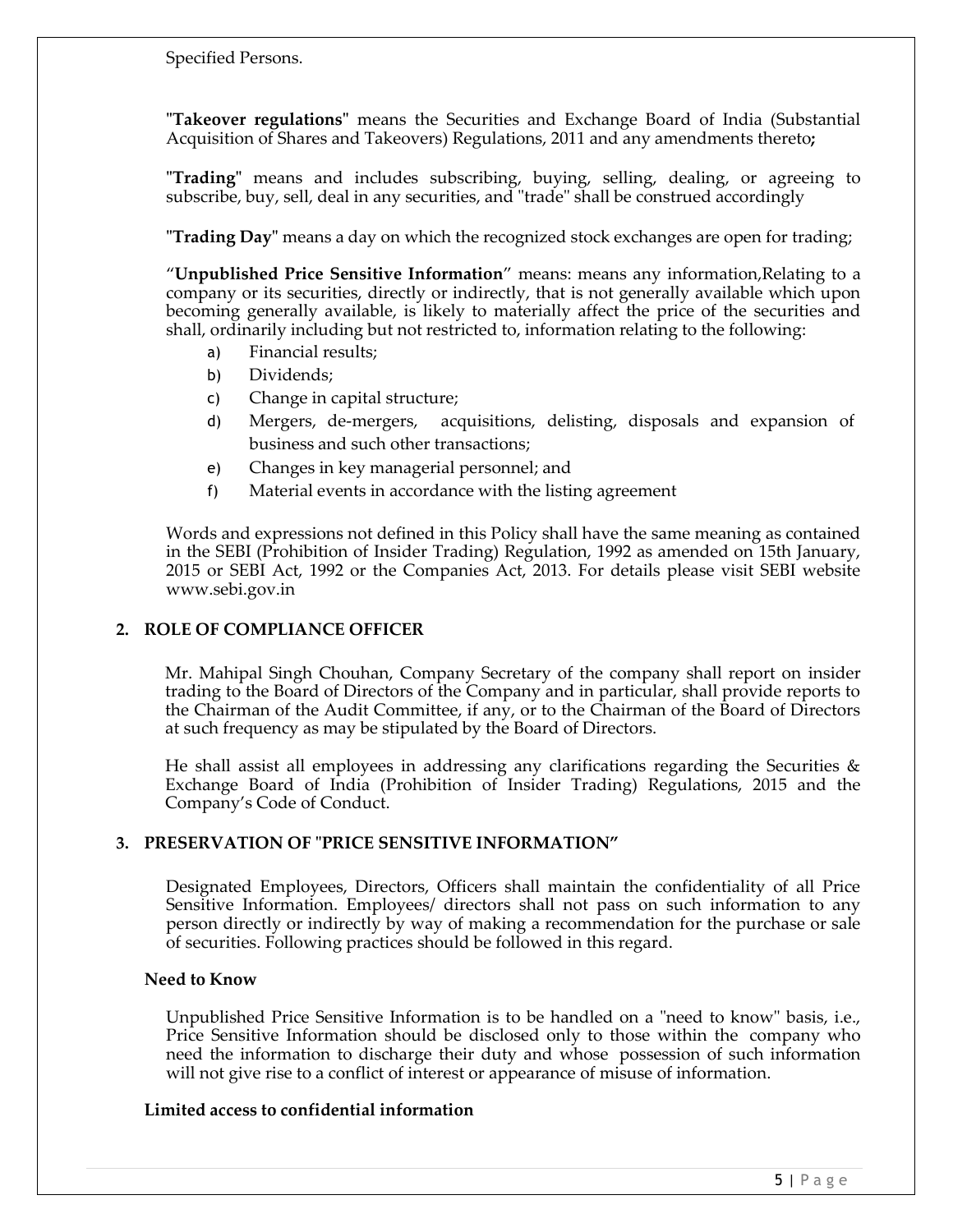Files containing confidential information shall be kept secure. Computer files must have adequate security of login and pass word, etc. Files containing confidential information should be deleted / destroyed after its use. Shredder should be used for the destruction of physical files.

#### **4. PREVENTION OF MISUSE OF "UNPUBLISHED PRICE SENSITIVE INFORMATION"**

Employees and connected persons designated on the basis of their functional role ("designated persons") in the Company shall be governed by an internal code of conduct governing dealing in securities.

#### **Trading Plan**

An insider shall be entitle to formulate a trading plan for dealing in securities of the Company and present it to the Compliance Officer for approval and public disclosure pursuant to which trades may be carried out on his behalf in accordance with such plan.

#### **Trading Plan shall:**

- i. not entail commencement of trading on behalf of the insider earlier than six months from the public disclosure of the plan;
- ii. not entail trading for the period between the twentieth trading day prior to the last day of any financial period for which results are required to be announced by the issuer of the securities and the second trading day after the disclosure of such financial results;
- iii. entail trading for a period of not less than twelve months;
- iv. not entail overlap of any period for which another trading plan as already in existence;
- v. set out either the value of trades to be effected or the number of securities to be traded along with the nature of the trade and the intervals at, or dates on which such trades shall be effected; and
- vi. not entail trading in securities for market abuse.
	- The Compliance Officer shall consider the Trading Plan made as above and shall approve it forthwith. However, he shall be entitled to take express undertakings as may be necessary to enable such assessment and to approve and monitor the implementation of the plan as per provisions of the regulations.
	- The Trading plan once approved shall be irrevocable and the Insider shall mandatorily have to implement the plan, without being entitled to either deviate fromit or to execute any trade in the securities outside the scope of the trading plan.

However, the implementation of the trading plan shall not be commenced, if at the time of formulation of the plan, the Insider is in possession of any unpublished price sensitive information and the said information has not become generally available at the time of the commencement of implementation. The commencement of the Plan shall be deferred until such unpublished price sensitive information becomes generally available information. Further, the Insider shall also not be allowed to deal in securities of the Company, if the date of trading in securities of the Company, as per the approved Trading Plan, coincides with the date of closure of Trading Window announced by the Compliance Officer.

Upon approval of the trading plan, the compliance officer shall notify the plan to the stock exchanges on which the securities are listed.

#### **5. TRADING RESTRICTIONS**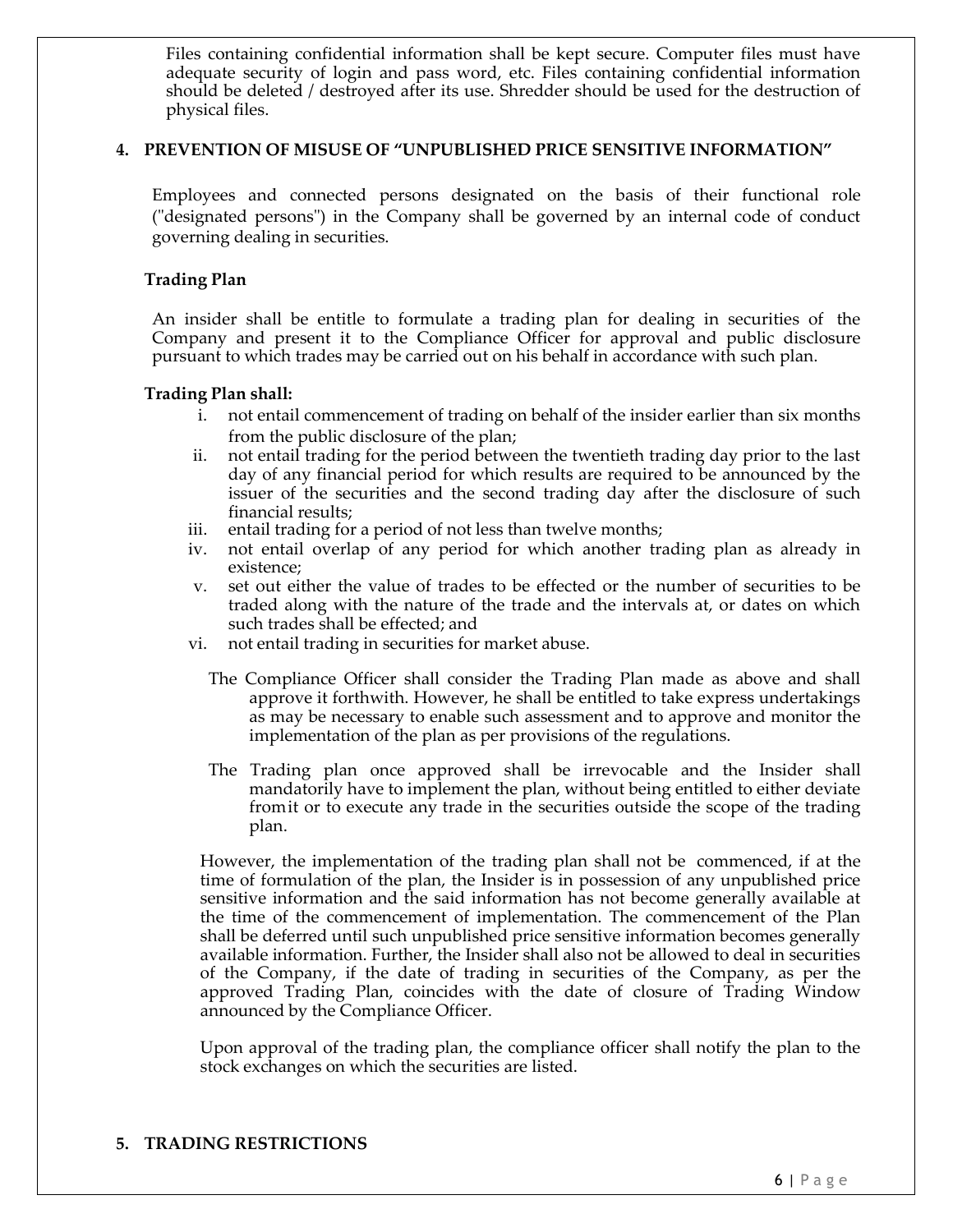All directors / officers and designated employees of the company shall be subject to trading restrictions as enumerated below:

#### **Trading Window**

The period prior to declaration of price sensitive information is particularly sensitive for transactions in the Company's securities. This sensitivity is due to the fact that the Directors, Officers and Designated Employees will, during that period, often possess unpublished price sensitive information.

During such sensitive times, the Directors, Officers and Designated Employees will have to forego the opportunity of trading in the Company's securities. The Directors, Officers and Designated Employees of the Company shall not deal in the securities of the Company when the trading window is closed. The period during which the trading window is closed shall be termed as prohibited period.

#### **Trading Window and Window Closure:**

- (i) The trading period, i.e. the trading period of the stock exchanges, called 'trading window', is available for trading in the Company's securities.
- (ii) The trading window shall be, inter alia, closed 7 days prior to and during the time the unpublished price sensitive information is publish.
- (iii) When the trading window is closed, the Specified persons shall not trade in the Company's securities in such period.
- (iv) All specified persons shall conduct all their dealings in the securities of the Company only in a valid trading window and shall not del in any transaction involving the purchase or sale of the Company's securities during the periods when the trading window is closed, as referred to in point no.(ii) above or during any other period as may be specified by the company from time to time.

The trading window shall be, inter alia, closed at the time of:-

- Declaration of Financial result (quarterly, half- yearly and annual)
- Declaration of dividends (interim and final)
- Issue of securities by way of public/ rights/bonus, etc.
- Any major expansion plans or execution of new projects
- Amalgamation, mergers, takeovers and buy-back
- Disposal of whole or substantially whole of the undertaking
- Any changes in policies, plans or operations of the Company disruption of operations due to natural calamities;
- Commencement of any new commercial production/commercial operations where the contribution there from is likely to exceed 5% of the total turnover of the Company during that financial year;
- Developments with respect to changes in pricing / realization on goods and services arising out of changes in government policy;
- Litigation/dispute with a material impact;
- Revision of credit ratings assigned to any debt or equity instrument of the Company;
- Any information which, if disclosed, in the opinion of the person disclosing the same is likely to materially affect the prices of the securities of the Company;

The Period of closure shall be effective from the date of circulation of agenda papers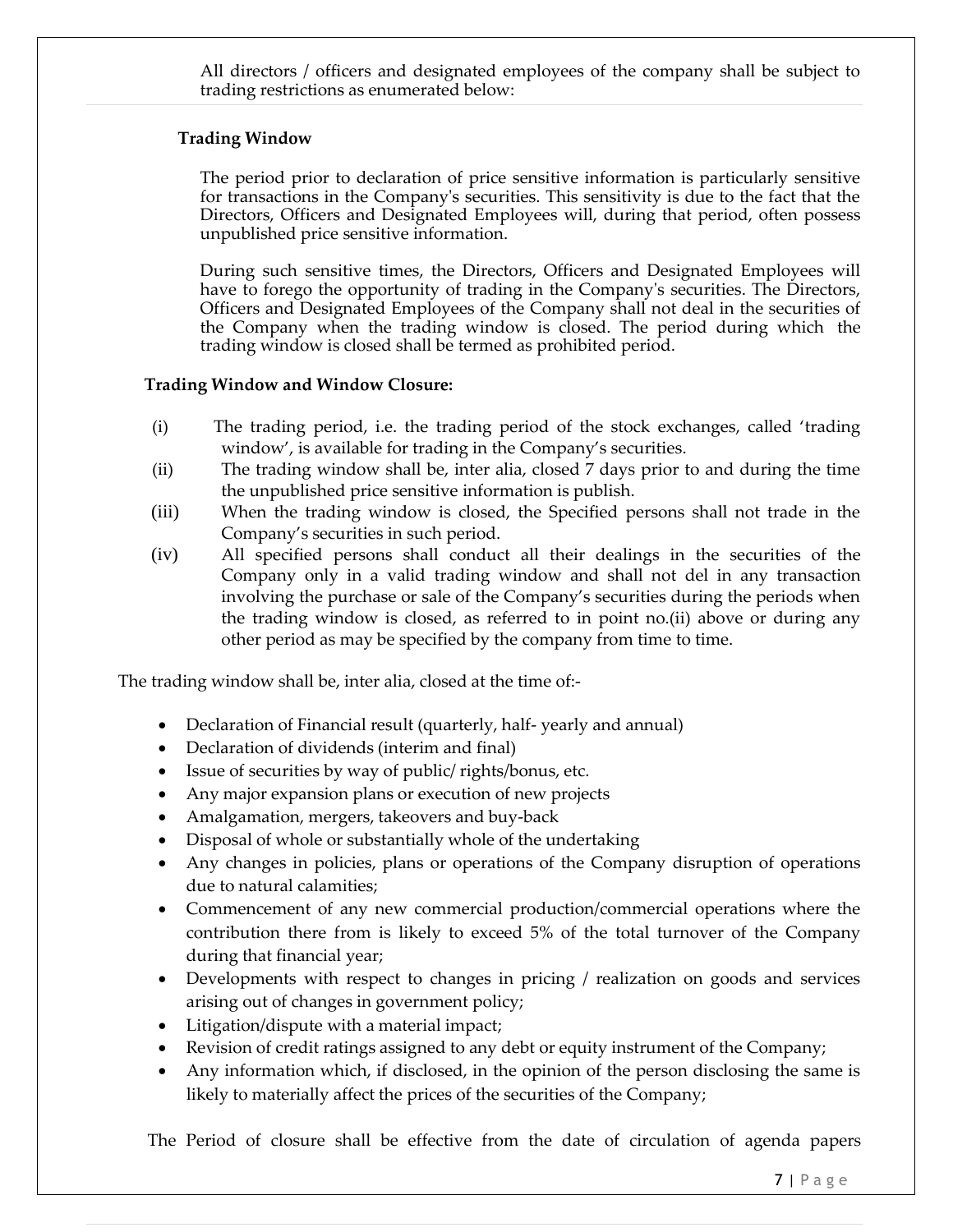pertaining to the subject referred above, upto 24 hours after the information is submitted to the Stock Exchange.

The trading window shall be opened 48 hours after the information referred in 5.2 is made public.

All Directors, Officers, Designated Employees of the company shall conduct all their dealings in the securities of the Company only during the free period and shall not deal in any transaction involving the purchase or sale of the company's securities during prohibited

# **6. PRE CLEARANCE OF TRADES**

All Directors, Officers, Designated Employees of the Company who intend to deal in the securities of the Company during free period in excess of 100 Shares or up to Rs. 5 Lakhs (Market Value) or 1% of total shareholding, whichever is less shall pre-clear the transactions as per the pre-dealing procedure as described hereunder. The Company Secretary is authorized to change the number of Securities from time to time.

#### **Pre-dealing Procedure**

An application for pre-clearance of trade may be made in Annexure I to the compliance Officer along with an undertaking (UT) (Annexure II) in favour of the Company by such Designated Employee, Director, Officer incorporating, inter alia, the following clauses as may be applicable:

- a) That the employee/ director/officer does not have any access or has not received "Price Sensitive Information" up to the time of signing the undertaking.
- b) That in case the Designated Employee, Director, Officer has access to or receives "Price Sensitive Information" after the signing of the undertaking but before the execution of the transaction he or she shall inform the Compliance officer of the change in his position and that he or she would completely refrain from dealing in the securities of the company till the time such information becomes public in the securities of the Company till the time such information becomes public.
- c) That he or she has not contravened the code of Conduct for prevention of insider trading as notified by the Company from time to time.
- d) That he or she has made a full and true disclosure in the matter.

The Compliance Officer shall on receiving an application provide the Director, Officer, and Designated Employee with an acknowledgement on the duplicate of theapplication.

The Compliance Officer shall grant approval (Annexure II) within 2 days from the date of acknowledgement.

The Compliance Officer shall retain copies of all applications and acknowledgements.

#### **Other Restrictions:**

All Specified Persons shall execute their order in respect of securities of the Company within one week after the approval of pre-clearance is given. The Specified Persons shall file within 2 (two) days of the execution of the deed, the details of such deal with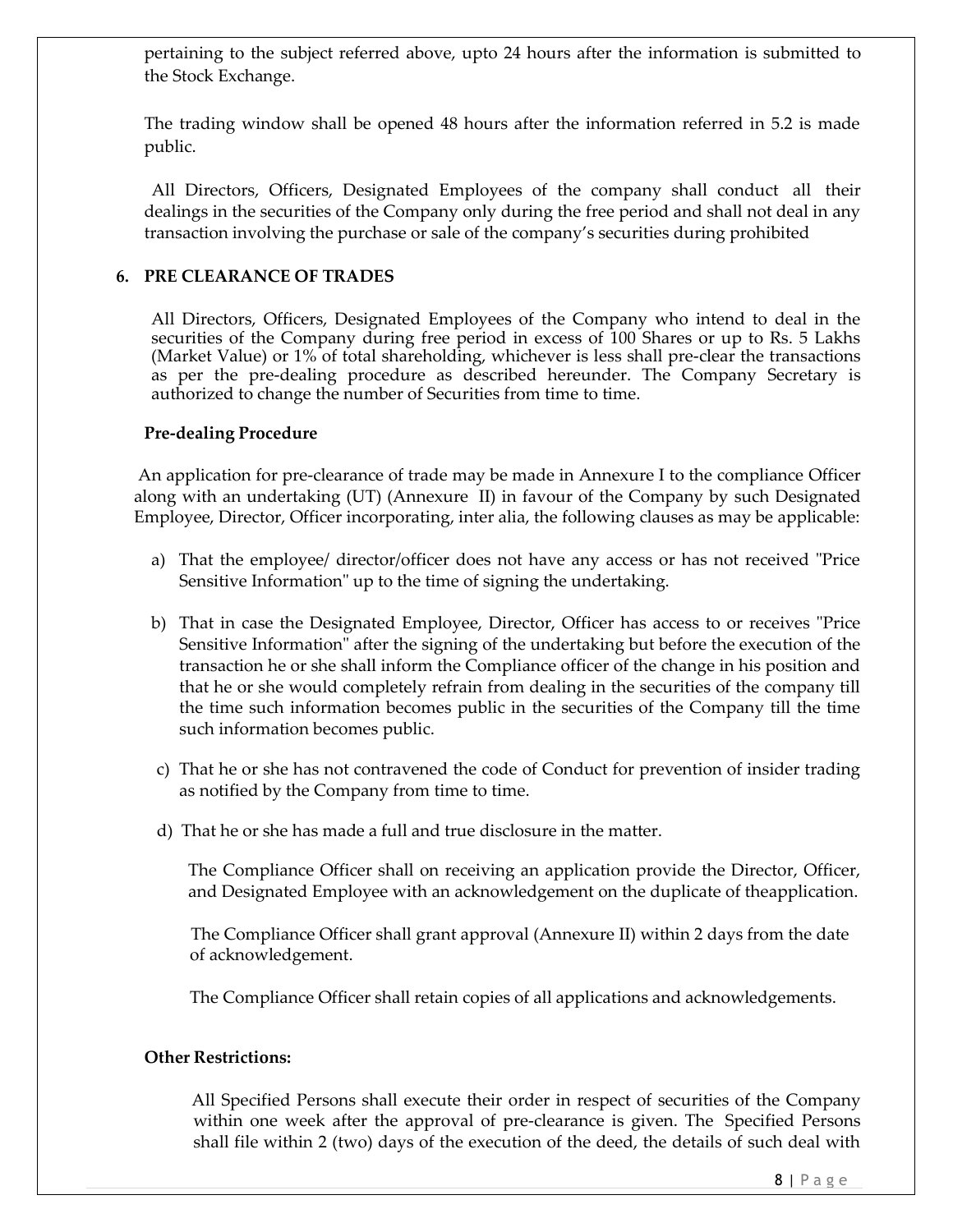the Compliance Officer in the prescribed form.(Annexure III). If the order is not executed within one week after the approval is given, the Specified Persons must pre clear the transaction again. All Directors, Officers, Designated Employees shall hold their investments in securities for a minimum period of 30 days irrespective of mode of acquisition in order to be considered as being held for investment purposes.

The holding period shall also apply to subscription in the primary market (IPOs). In the case of IPOs, the holding period would commence when the securities are actually allotted.

In case the sale of securities is necessitated by personal emergency, the compliance officer may waive the holding period after recording in writing his or her reasons in this regard. An application for waiver of holding period shall be made to the Compliance Officer in Form 'B.

# **7. PROHIBITION ON DEALING, COMMUNICATING OR COUNSELLING ON MATTERS RELATING TO INSIDER TRADING**

No Insider shall –

either on his own behalf, or on behalf of any other person, deal in securities of the company when in the possession of any unpublished price sensitive information;

communicate, counsel or procure, directly or indirectly any unpublished price sensitive information to any person. However these restrictions shall not be applicable to any communication required in the ordinary course of business or under any law. Prevention of Misuse of Unpublished Price Sensitive Information

#### **8. REPORTING REQUIREMENTS FOR TRANSACTIONS IN SECURITIES**

#### **Initial Disclosures**

Every Director/ Key Managerial Personnel/ Directors/ Officers and Designated Employee of the Company on being appointed as such shall disclose to the Company, in Form 'C', the number of shares or voting rights in the Company held by him and their dependent members within 4 working days of becoming a Director or Officer or Designated Employee of the Company.

Every person on appointment as a key managerial personnel or a director of the Company or upon becoming a promoter shall disclose his holding of securities of the Company as on the date of appointment or becoming a promoter, to the Company within seven days of such appointment or becoming a promoter.

#### **Continual Disclosures**

Every promoter, employee and director of the Company shall disclose to the Company the number of such securities acquired or disposed of within two trading days of such transaction if the value of the securities traded, whether in one transaction or a series of transactions over any calendar quarter, aggregates to a traded value in excess of Rs. Ten lakhs.

The disclosure shall be made within 2 working days of:

(a) the receipt of intimation of allotment of shares, or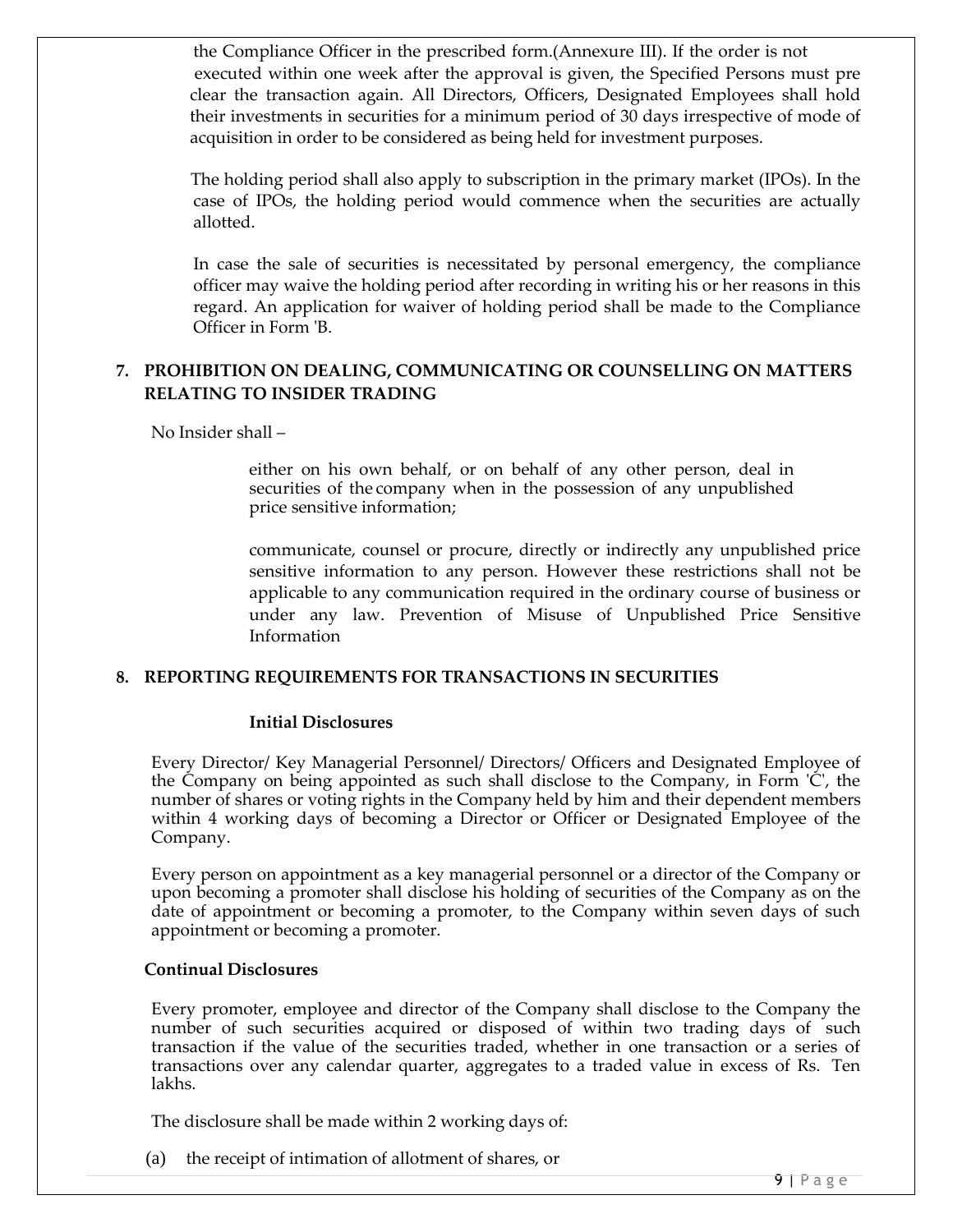(b) the acquisition or sale of shares or voting rights, as the case may be.

The disclosures under this Clause shall be sent to the Compliance Officer of the Company.

# **Quarterly/Annual Disclosures**

All Directors, Officers, Designated Employees and their dependent family members dealing in the Securities of the Company shall be required to forward following details of their Securities transactions including the holdings of dependent family members to the Compliance officer in Form 'D':

- All holdings in securities of the Company by Directors, Officers, Designated Employees at the time of joining the Company;
- Statement of any transactions in securities of the Company, whether pre-clearance of trade was obtained or not, in Form 'D' on a quarterly basis within 15 days from the end of each quarter; and
- Annual statement of all holdings in securities of the Company in Form 'E' as on March 31st of each year, before April 30 of that year.

#### **Disclosure by the Company to Stock Exchanges**

Within 2 days of the receipt of intimation under Clause 9.2, the Compliance Officer shall disclose to all Stock Exchanges on which the Company is listed, the information received.

#### **Records of disclosures received by the Company**

The Compliance officer shall maintain records of all the declarations in the appropriate form given by the Directors, Officers and Designated Employees for a minimum period of three years.

The Compliance officer shall place before the Managing Director, on a monthly basis all the details of the dealing in the securities by the Designated Employees, Directors, Officers of the company and the accompanying documents that such persons had executed under the predealing procedure as envisaged in this code.

# **9. DISSEMINATION OF PRICE SENSITIVE INFORMATION**

No information shall be passed by Specified Persons by way of making a recommendationfor the purchase or sale of securities of the Company.

Disclosure/dissemination of Price Sensitive Information with special reference to analysts,media persons and institutional investors:

The following guidelines shall be followed while dealing with analysts and institutional investors

- Only public information to be provided.
- At least two Company representatives be present at meetings with analysts, media persons and institutional investors.
- Unanticipated questions may be taken on notice and a considered response given later. If the answer includes price sensitive information, a public announcement should be made before responding.
- Simultaneous release of information after every such meet.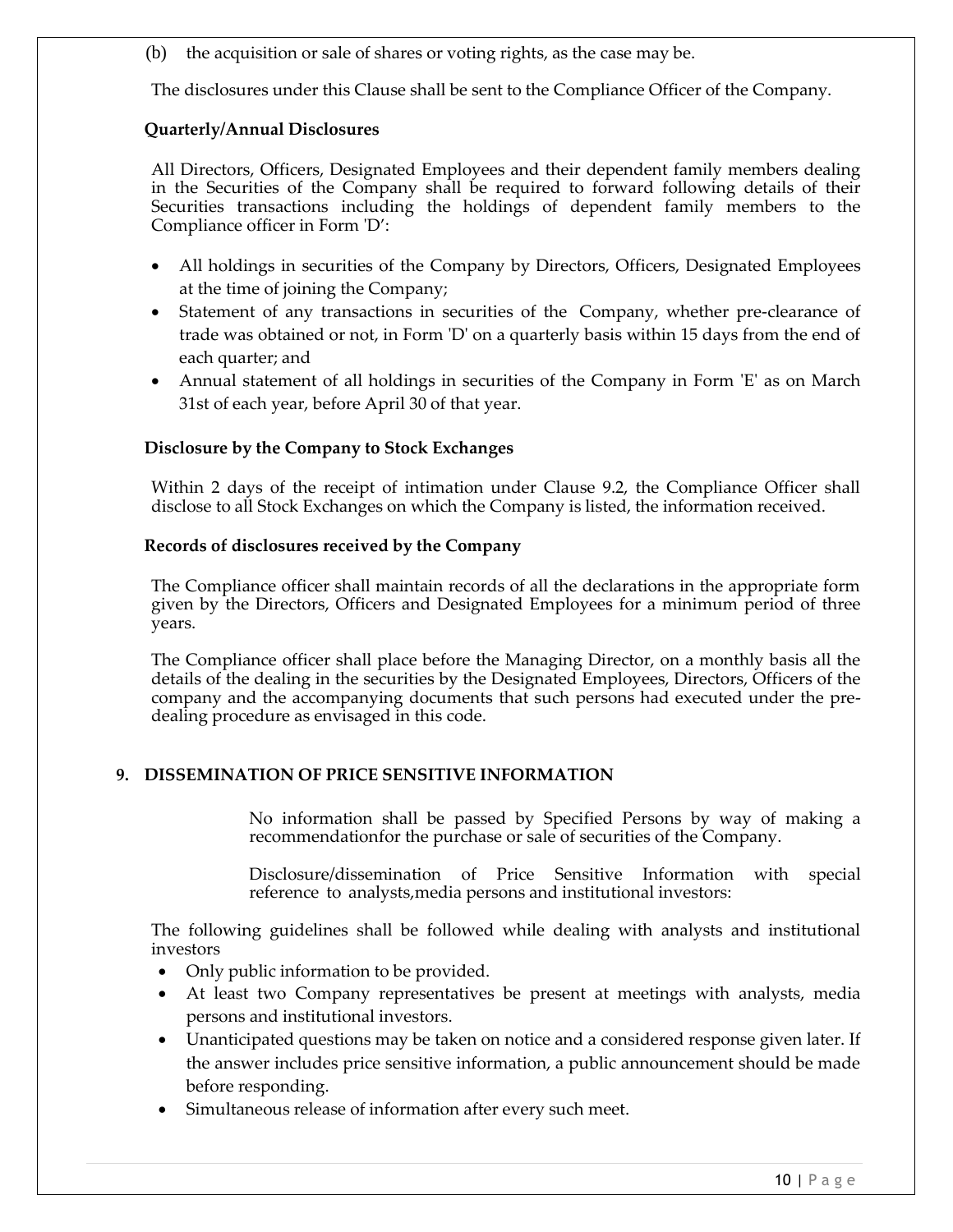#### **10. PENALTY FOR CONTRAVENTION OF CODE OF CONDUCT**

Every Specified Person shall be individually responsible for complying with the provisions of the Code (including to the extent the provisions hereof are applicable to his/her dependents).

Any Specified Person who trades in securities or communicates any information for trading in securities, in contravention of this Code may be penalized and appropriate action may be taken by the Company.

Specified Persons who violate the Code shall also be subject to disciplinary action by the Company, which may include wage freeze, suspension, ineligibility for future participation in employee stock option plans, etc.

The action by the Company shall not preclude SEBI from taking any action in case of violation of SEBI (Prohibition of Insider Trading) Regulations, 2015.

#### **11. INQUIRY**

Where on the basis of the records available or the information received, Compliance Officer finds or has a reason to believe that any employee or officer of the company hasviolated the provisions of this Code, than such person may be required to furnish documents/evidences to prove the compliance of the Code by him.

If on the receipt of the documents/evidences, Compliance Officer is satisfied that there is no noncompliance of the Code then no penal action would be taken against him. However, in case of noncompliance of the Code, appropriate penal actions as decided by the Board of Directors would be taken against such person.

In case the proper documents/information is not submitted by the insider, within the time limit as prescribed by the Compliance Officer then the Compliance Officer and HR-Head shall jointly undertake an inquiry.

To undertake the inquiry, the Compliance Officer and HR-Head may appoint one or more competent person (hereinafter referred to as authorized representative). While undertaking the inquiry, the authorized representative may take such actions as may be required including checking the transaction of the insider with the brokerage firm/relevant agencies or authorities. The inquiry should be completed within 15 days. Authorized representative will submit his report to the Compliance Officer within 5 days of the completion of the inquiry.

If on the completion of the investigation, insider found to be the guilty of the violation of the Code, then his case would be referred to the Board of Directors and appropriate disciplinary action would be taken against him. Decision of the Board of Directors would be final and binding upon the insider.

#### **12. CODE OF FAIR DISCLOSURE:**

A code of practices and procedures for fair disclosure of unpublished price sensitive information for adhering each of the principles is set out below:

> Prompt public disclosure of unpublished price sensitive information that would impact price discovery no sooner than credible and concrete information comes into being in order to make such information generally available.

> Uniform and universal dissemination of unpublished price sensitive information to avoid selective disclosure.

> Designation of a senior officer as a chief investor relations officer to deal with dissemination of information and disclosure of unpublished price sensitive information.

Prompt dissemination of unpublished price sensitive information that gets disclosed selectively, inadvertently or otherwise to make such information generally available. Appropriate and fair response to queries on news reports and requests for verification of market rumors by regulatory authorities.